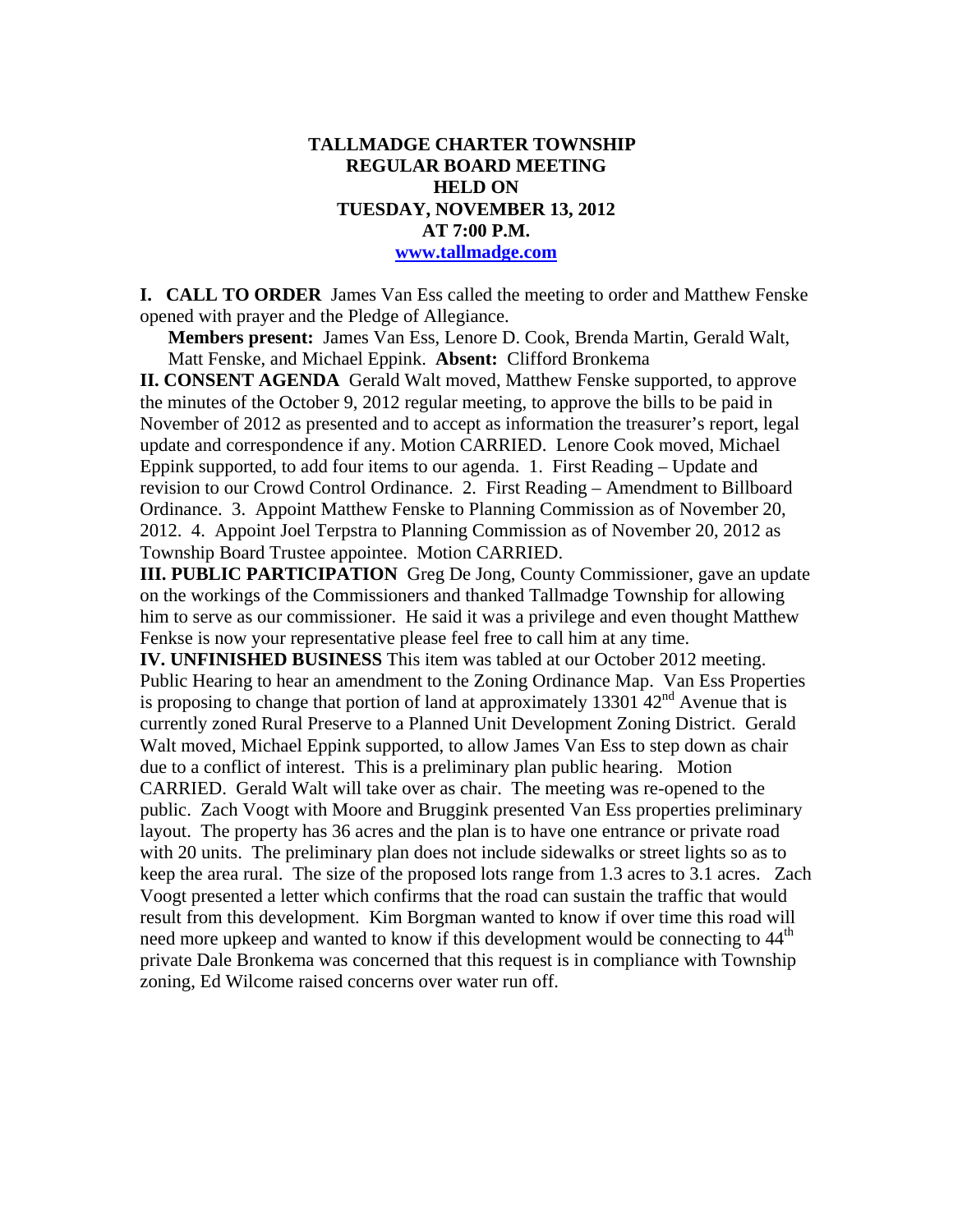A motion was made by Brenda Martin to grant Township Board approval to the preliminary development plan for the Lamont Woods Planned Unit Development (the "PUD") pursuant to Section 14.06(e) of the Tallmadge Charter Township Zoning Ordinance, and to waive to the extent necessary certain regulations pursuant to Section 14.04(f) of the Zoning Ordinance as described below.

The motion to grant approval is based upon the standards set forth in Section 14.03, Section 14.04 and Section 14.05 of the Zoning Ordinance.

The Township Board finds that the minimum size required by Section 14.03(a) is satisfied.

The Township Board finds that the conditions for consideration and approval in Section 14.03(b) are satisfied.

- 1. The PUD will result in less density than could otherwise be established on the property.
- 2. The record establishes that the PUD will not materially increase the need for public services, facilities, or utilities. The PUD will not place a material burden upon its own property or the surrounding land or property owners or occupants or the natural environment, specifically because the PUD will have less density than could otherwise be established.
- 3. The PUD is compatible with the Township's Master Plan and therefore is consistent with the intent and spirit of the Zoning Ordinance.
- 4. There is no evidence in the record that the PUD will result in an unreasonable negative economic impact upon surrounding properties.
- 5. The PUD satisfies the requirements of the Zoning Ordinance for green area and usable open space.
- 6. The PUD is under single ownership or control so that it will be completed in conformity with the Zoning Ordinance.

The Township Board finds that the development standards of Section 14.04 are satisfied.

- 1. The PUD density is consistent with the Township's Master Plan, the standards in the Zoning Ordinance, and the infrastructure serving the general area.
- 2. No nonresidential uses are proposed for the PUD.
- 3. Every lot or buildable area in the PUD will have vehicular access from a public street.
- 4. The PUD will satisfy the requirements for yards and common areas.
- 5. Because of its limited density, the PUD will incorporate and promote the preservation of natural features and resources. No removal or extraction of sand, gravel, soil, rock, minerals, or other similar natural resources is anticipated.

The motion to waive certain regulations in Section 14.04(f) is based upon the finding that the PUD satisfies the purposes of the PUD District in Section 14.01 of the Zoning Ordinance, and that the PUD satisfies the Township's Master Plan.

The PUD has adequately accommodated the considerations in Section 14.05 of the Zoning Ordinance.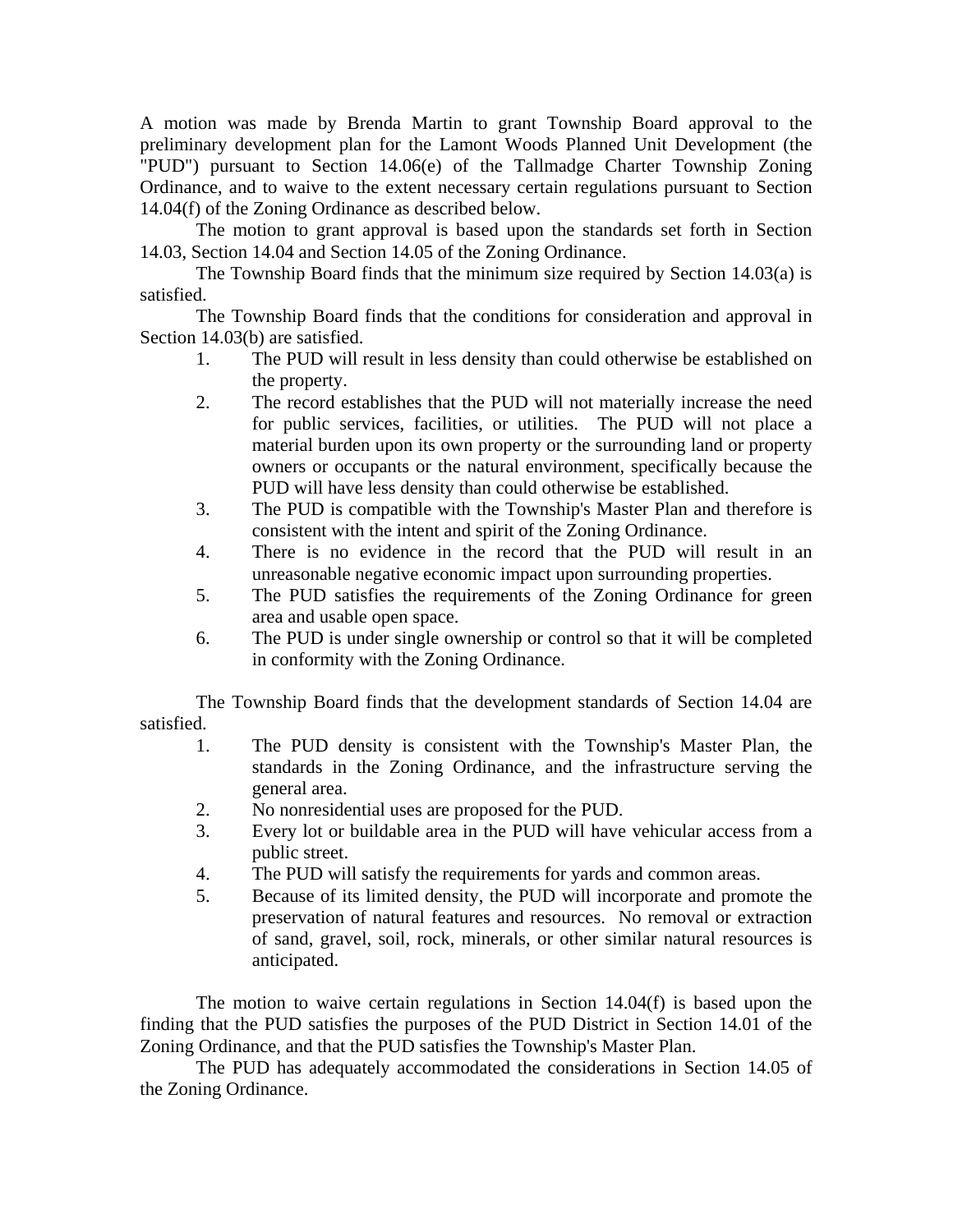The approval of the preliminary development plan by the Township Board is based upon the following conditions.

- 1. The applicant shall comply with the rezoning application, except as provided below, including the site plan dated August 1, 2012, and last revised October 5, 2012; the project narrative from Moore & Bruggink, Inc.; and the PUD application from the applicant.
- 2. The applicant shall comply with all Federal, State, County and Township laws and ordinances.
- 3. The applicant shall comply with the Planning Commission recommendation and conditions of September 10, 2012, unless revised below.
- 4. The applicant shall provide any drainage improvements requested by the Drain Commissioner.
- 5. The applicant shall comply with all of the requirements of the Township engineer. The Township agrees that the Township engineer may also work for the applicant on this PUD.
- 6. When the Township reviews the final development plan from the applicant, the applicant shall provide the Township with a copy of the covenants and restrictions placed upon the development.
- 7. The applicant shall enter into a water and sewer special assessment contract with the Township, substantially in the form prepared by the Township Attorney with a draft date of November 13, 2012.

 Mike Eppink seconded this motion, which passed unanimously with a roll call vote.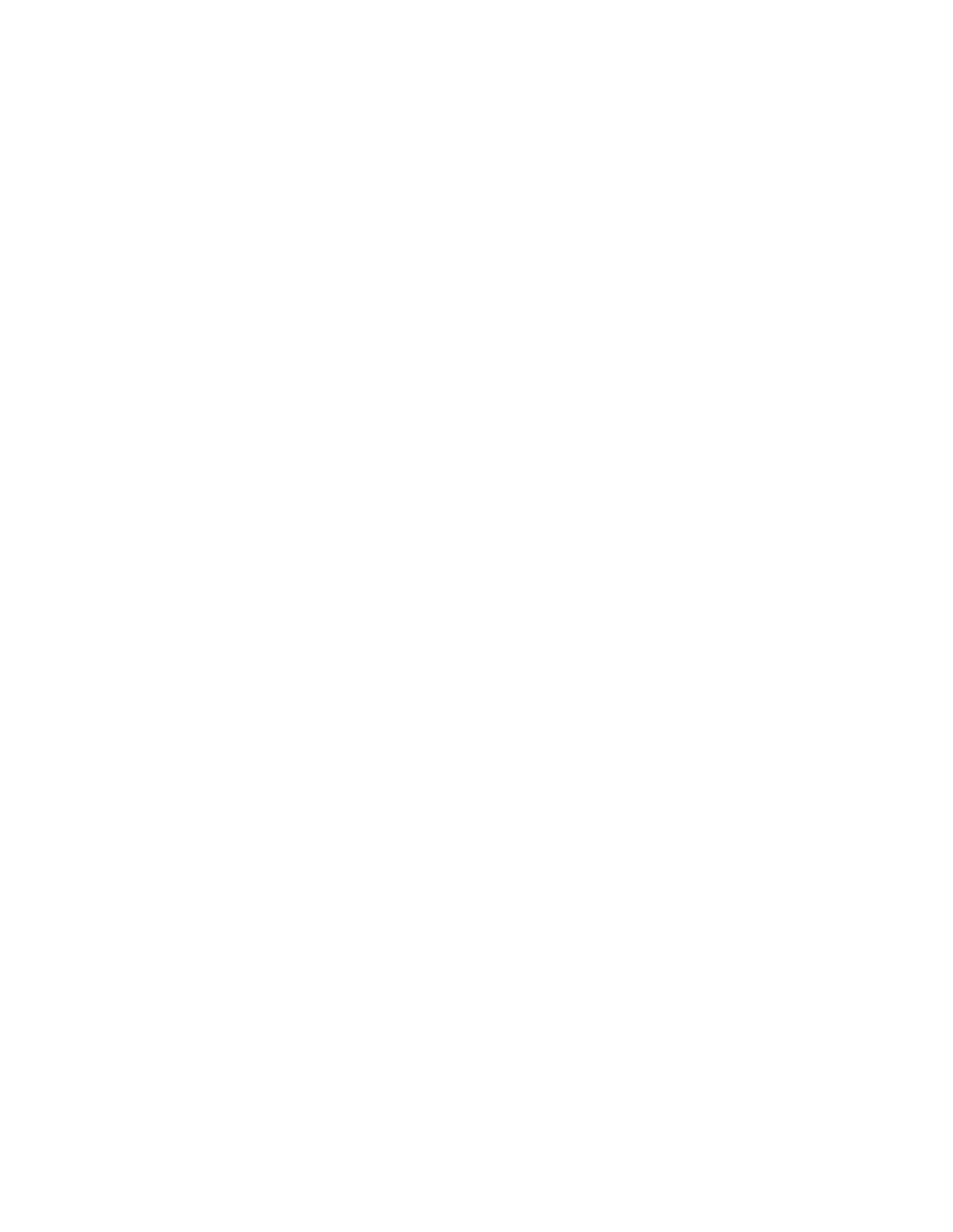#### **V. NEW BUSINESS**

- A. Dangerous Building Public Hearing Township Board opened the meeting to the public. As there was no comments the meeting was closed to the public. It was noted that Mr. Berg has been making progress on his building. Roof has been corrected and some siding has been placed on the sides. Mr. Berg commented that aside from the notices he received that his building is dangerous he has never been give a list of repairs that is needed to put him into compliance. Lenore Cook moved, Brenda Martin supported, to table this matter for thirty days and allow Mr. Boelens and Mr. Walt to inspect the building and give some guidelines to Mr. Berg. They are to report back to the Board at the December meeting. Motion CARRIED.
- **B.** Second Reading Michigan Vehicle Code Ordinance. Matthew Fenske moved, Michael Eppink supported, to adopt the Michigan Vehicle Code Ordinance. Motion CARRIED by a unanimous roll call vote.
- **C.** First Reading Proposed revision to the Township's Crowd Control Ordinance
- **D.** First Reading Proposed revision to Section 16.10(e) of the Zoning Ordinance
- **E.** Matthew Fenske moved, Lenore D. Cook supported to approve the Supervisor recommendation that the Board appoint Joel Terpstra to the Planning Commission as of November 20, 2012 as Township Board representative for a four year term. Motion CARRIED.
- **F.** Brenda Martin moved, Michael Eppink supported to approve the Supervisor's recommendation that the Board appoint Matthew Fenske to the Planning Commission as representative at large for the remainder of Joel Terpstra's term. Motion CARRIED.

### **VI SUPERVISOR COMMENTS AND COMMITTEE REPORTS**

 **Supervisor:** Reminder of the MTA Christmas party on December 3, 2012